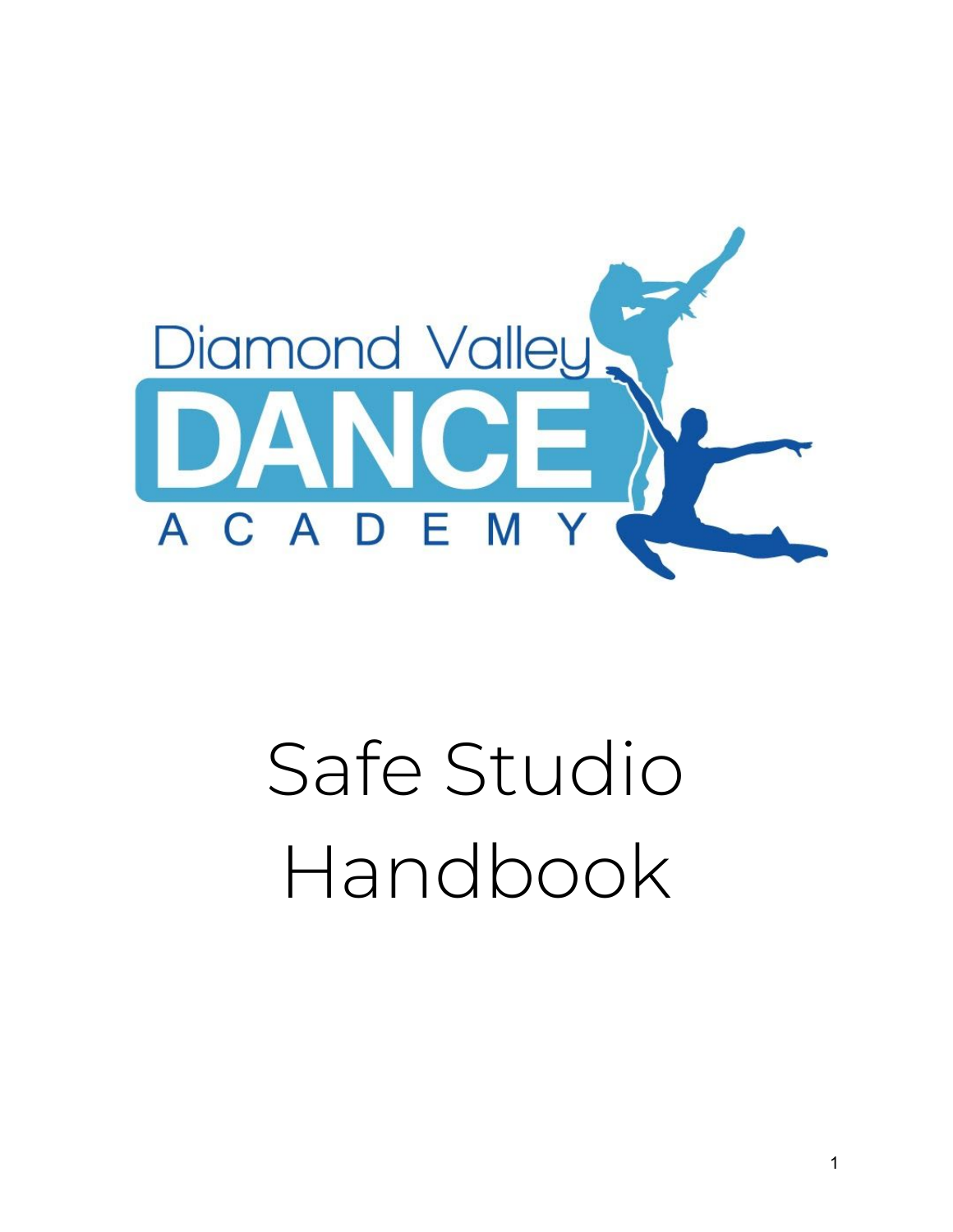# **TABLE OF CONTENTS**

| <b>Our Promise</b>                                                                      | 3                |
|-----------------------------------------------------------------------------------------|------------------|
| <b>Code of Conduct</b><br><b>FOR STUDENTS</b><br>FOR FAMILY MEMBERS<br>FOR TEAM MEMBERS | 5<br>5<br>5<br>6 |
| <b>Hiring and Training</b><br>Application and Interviewing Process                      | 7<br>7           |
| Police and Child Safety Checks                                                          | 7                |
| Teacher Training, Mentoring and Supervision                                             | 8                |
| <b>Responding &amp; Reporting</b>                                                       | 8                |
| <b>Safety Procedures</b>                                                                | 10               |
| 1. Physical Safety                                                                      | 10               |
| 1.1 Drop off & Pick Up                                                                  | 10 <sup>°</sup>  |
| 1.2 Teacher Punctuality and Supervision of Students                                     | 11               |
| 1.3. Class Equipment, Performance Spaces & Technical Equipment.                         | 11               |
| 1.4 First Aid                                                                           | 12               |
| 1.5 Allergies, Medical Conditions & Action Plans                                        | 13               |
| 1.6 Photographs/Video policy                                                            | 13               |
| 2. Emotional Safety                                                                     | 14               |
| 2.1 Behaviour Management                                                                | 14               |
| 2.2 Bullying                                                                            | 14               |
| 2.3 Acceptance & Embracing Diversity                                                    | 15               |
| 2.4 Teaching Methods and Pedagogy                                                       | 15               |
| 2.5 Mental Health                                                                       | 16               |
| 3. Artistic Safety                                                                      | 16               |
| 3.1 How we respond to mistakes                                                          | 16               |
| 3.2 Encouraging Artistic Risk-Taking                                                    | 16               |
| 3.3 Freedom of Expression                                                               | 16               |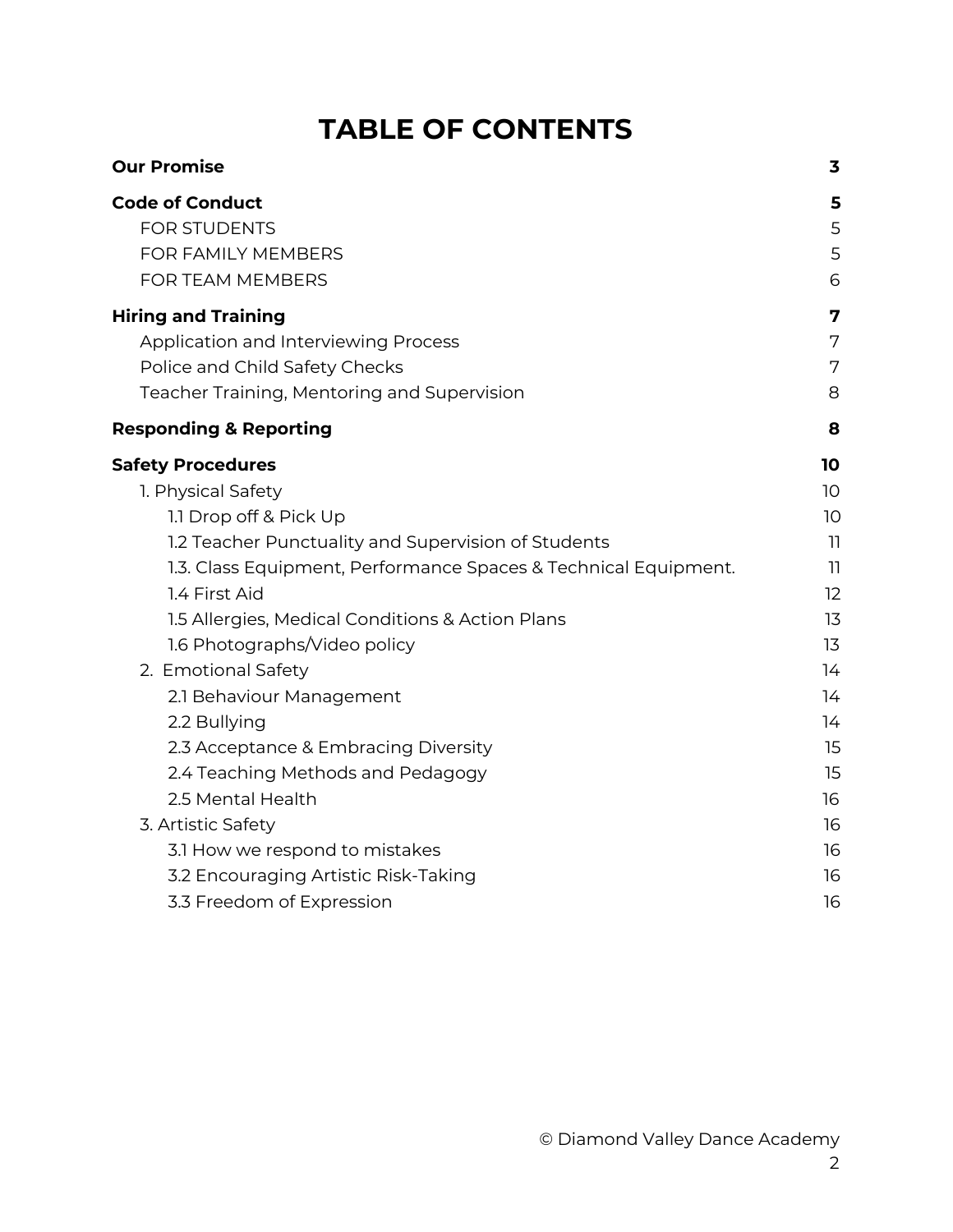# Our Promise

Diamond Valley Dance Academy is committed to child safety and the safety of all our students and family members.. As a dance community, we want students to be safe, happy and confident. We support and respect all students, regardless of age, as well as our team members and any other members of our dance community such as parents, grandparents, siblings etc. We are committed to the safety of all children and students in our care. There is zero tolerance of child abuse or any other abuse towards any person in our community,, and all allegations and safety concerns will be treated very seriously and consistently with our policies and procedures. We meet our legal and moral obligations to contact authorities if we have reason to be concerned about a child's or student's safety.

Diamond Valley Dance Academy is committed to being a Safe Dance School. We follow the Child Safety Standards as follows:

Diamond Valley Dance Academy is committed to preventing child abuse and identifying risks early, and removing and reducing these risks. Diamond Valley Dance Academy is committed to:

- Upholding the Diamond Valley Dance Academy's statement of commitment to child safety at all times (Child Safe Policy).
- Treating students and families in the dance school community with respect within and outside the studio environment as part of normal social and community activities.
- Listening and responding to the views and concerns of students, particularly if they are disclosing that they or another child has been abused or that they are worried about the safety of themselves or another student.
- Promoting the cultural safety, participation and empowerment of Aboriginal and Torres Strait Islander students.
- Promoting the cultural safety, participation and empowerment of students with culturally and/or linguistically diverse backgrounds.
- Promoting the safety, participation and empowerment of students with a disability.
- Reporting any allegations of child abuse or other child safety concerns to the Principal.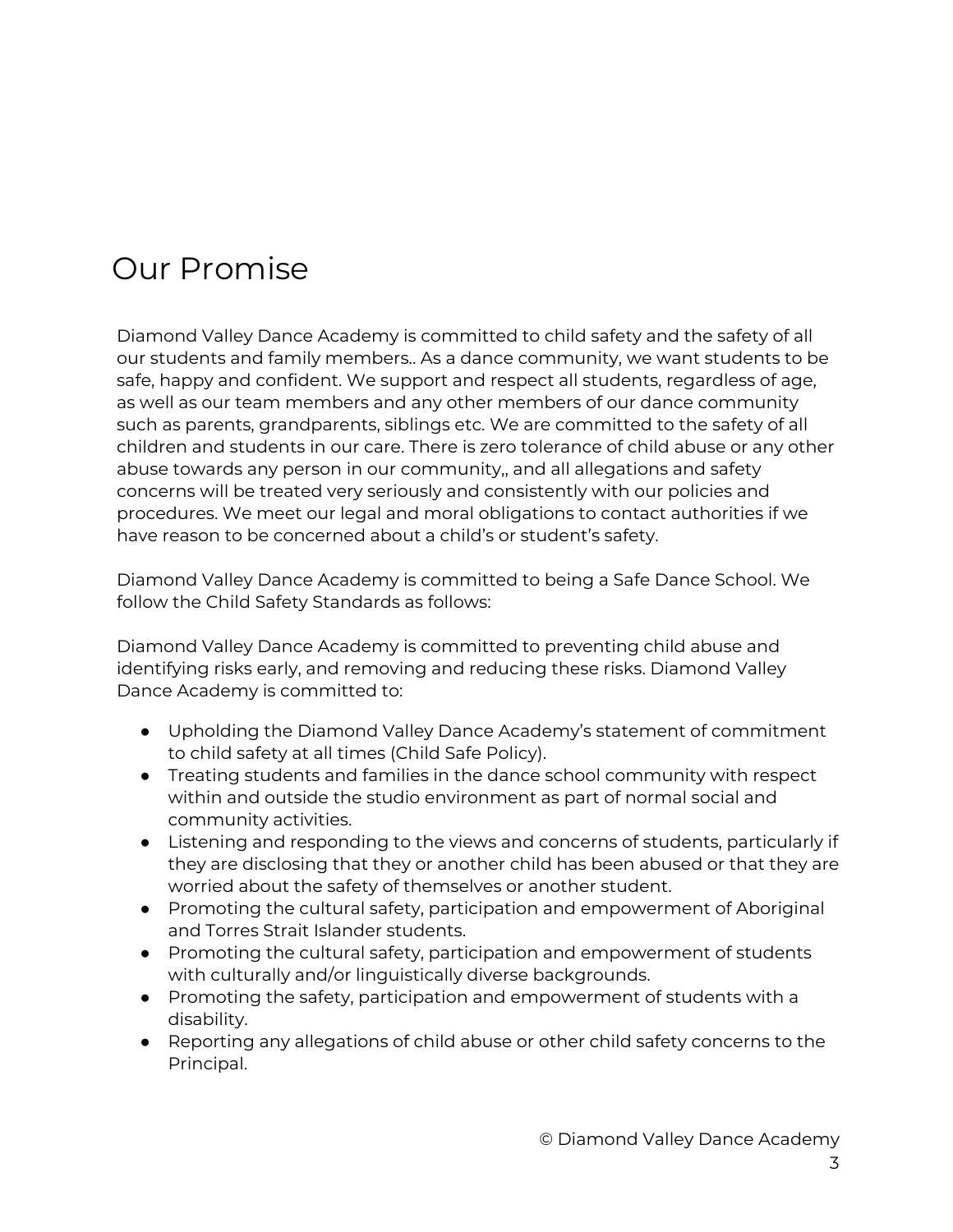- Understanding and complying with all reporting or disclosure obligations (including mandatory reporting) as they relate to protecting children from harm or abuse.
- If child abuse is suspected, ensuring as quickly as possible that the students are safe and protected from harm.

© Diamond Valley Dance Academy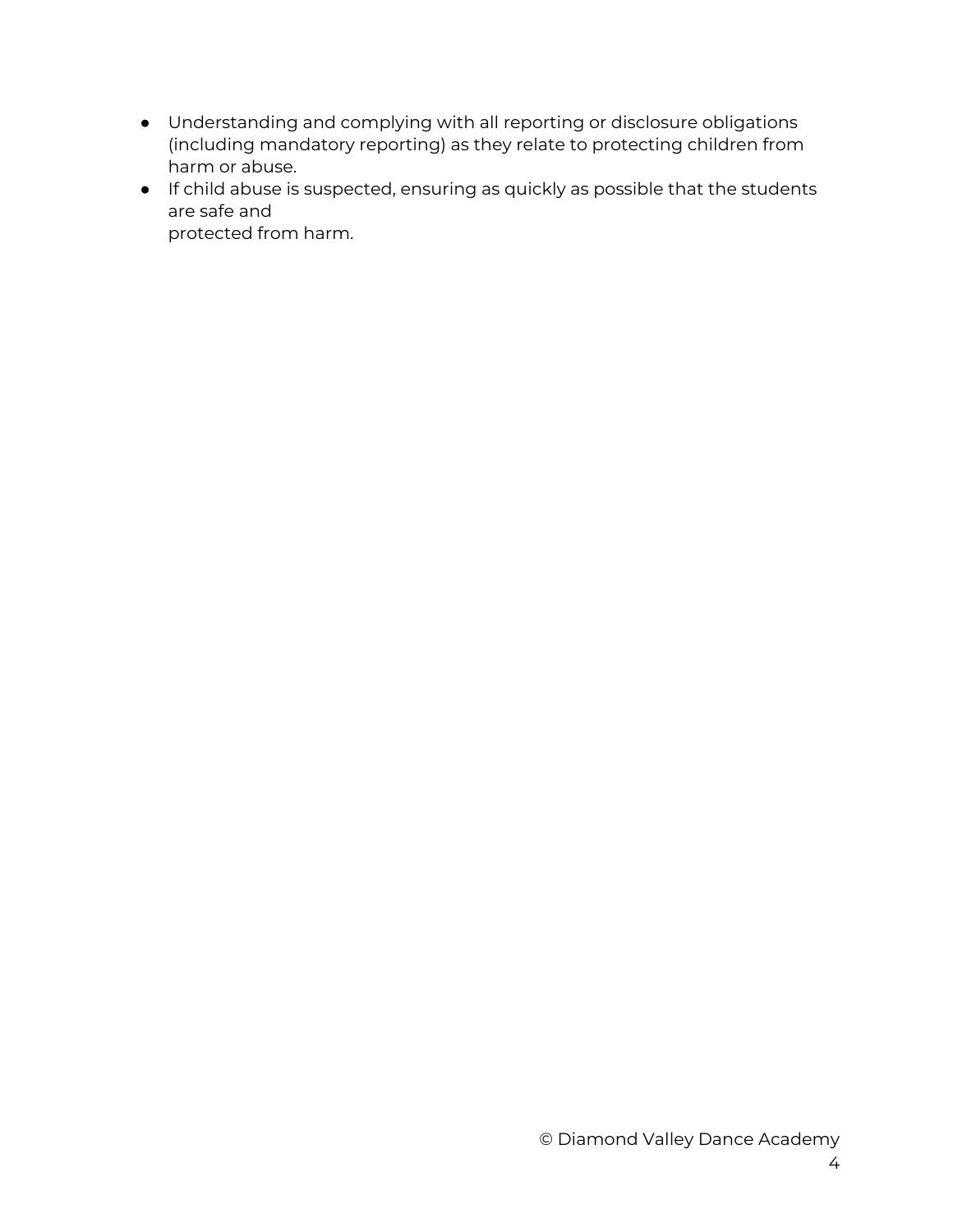# <span id="page-4-0"></span>Code of Conduct

#### **Our Students**

This policy is intended to empower children who are actively enrolled in dance classes with the Diamond Valley Dance Academy. We encourage our students to make appropriate decisions and to respect each other. We will respect them and listen to their view points with interest and without judgement. We will promote inclusiveness, diversity and empathy.

Our students will:

- Uphold and constantly display our studio values of inclusivity, community and creative innovation.
- Demonstrate kindness and empathy towards other students and team members..
- Will allow others to speak and be heard in class.
- Will demonstrate positive behaviours and be role models to younger students
- Will bide by our rules and regulations of our terms of enrolment.
- Will speak to a team member if they feel anxious, upset or think it will help another student.

Our students will not:

- Bully, either verbally, on social media or with body language any member of our DVDance Community.
- Speak ill of a student member, team member or the DVDance Community in general.

#### **Our Families**

This policy will allow our parents and family members of our students to demonstrate an understanding of our rules and regulations and terms of enrolment as well as an understanding of our values.

Our families will:

- Pick up and drop off students in a safe manner as per our pick/up drop off policies.
- Support all our students, not just their family members.
- Provide positive feedback and reinforcement to students.
- Disclose any information about their child that may assist us with our learning strategies.
- Be a positive role model and uphold our values whilst on the premises of the Diamond Valley Dance Academy.

© Diamond Valley Dance Academy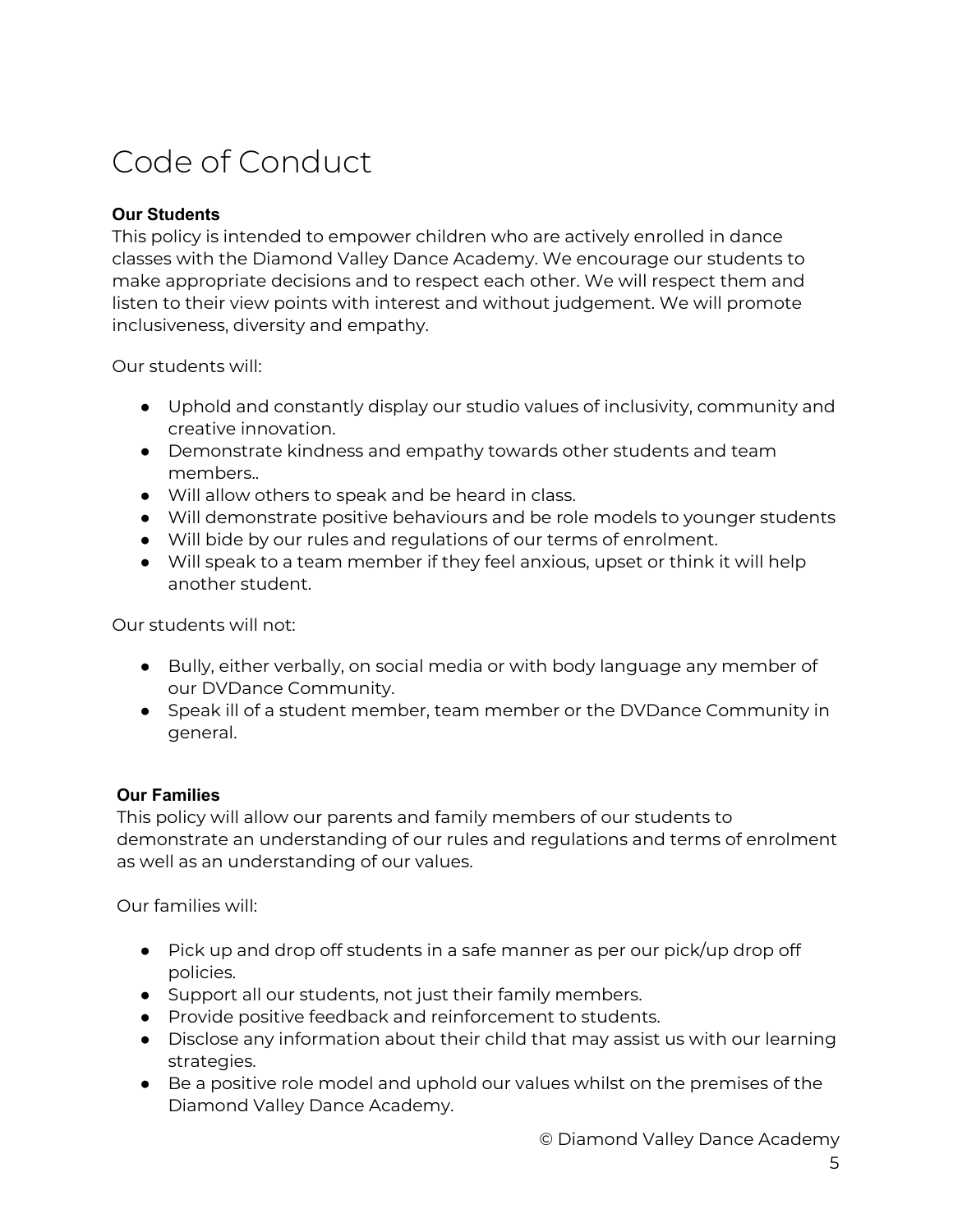Our families will not:

- Bully, in any shape or form any members of our DVDance Community.
- Go against our pick up/drop off policy.
- Video/film or take photos of any members of our DVDance Community without prior permission. Please refer to our Photo/Video Policy.

#### **Team Members**

This policy guides our Team Members on best teaching practices at Diamond Valley Dance Academy. All our Team Members, upon signing of their contracts, must agree to abide by our code of conduct which specifies the standards of conduct required when working with children.

Our Team Members will:

- Provide a positive space for our students to learn
- Provide adequate curriculum and lesson plans to ensure students are engaged and supervised at all times.
- Look out for and be aware of any students who are anxious, upset or acting up and try and assist.
- Communicate and liaise with parents of students.
- Provide a safe, welcoming and encouraging learning environment.
- Provide various learning strategies to enhance the curriculum and ensure all students' learning needs are catered to.
- $\bullet$

Our Team Members will not:

- Ignore or disregard of any concerns, suspicions or disclosures of child abuse.
- Developing a relationship with any student that could be seen as favouritism or amount to grooming behaviour eg. Offering gifts.
- Exhibit behaviours, discuss or engaging in activities with students which may be interpreted as abusive or sexual in nature and/or not justified by the educational, therapeutic or service delivery context.
- Ignore behaviours by other adults towards students when they appear to be overly familiar or inappropriate.
- Treat a child unfavourably because of their disability, age, gender, race, culture vulnerability, sexuality or ethnicity.
- Communicate with a student through personal or private contact channels (including by social media, email, instant messaging, texting etc).
- Photograph or video a child in the dance studio environment except in accordance with the Diamond Valley Dance Academy's Photography/Video policy.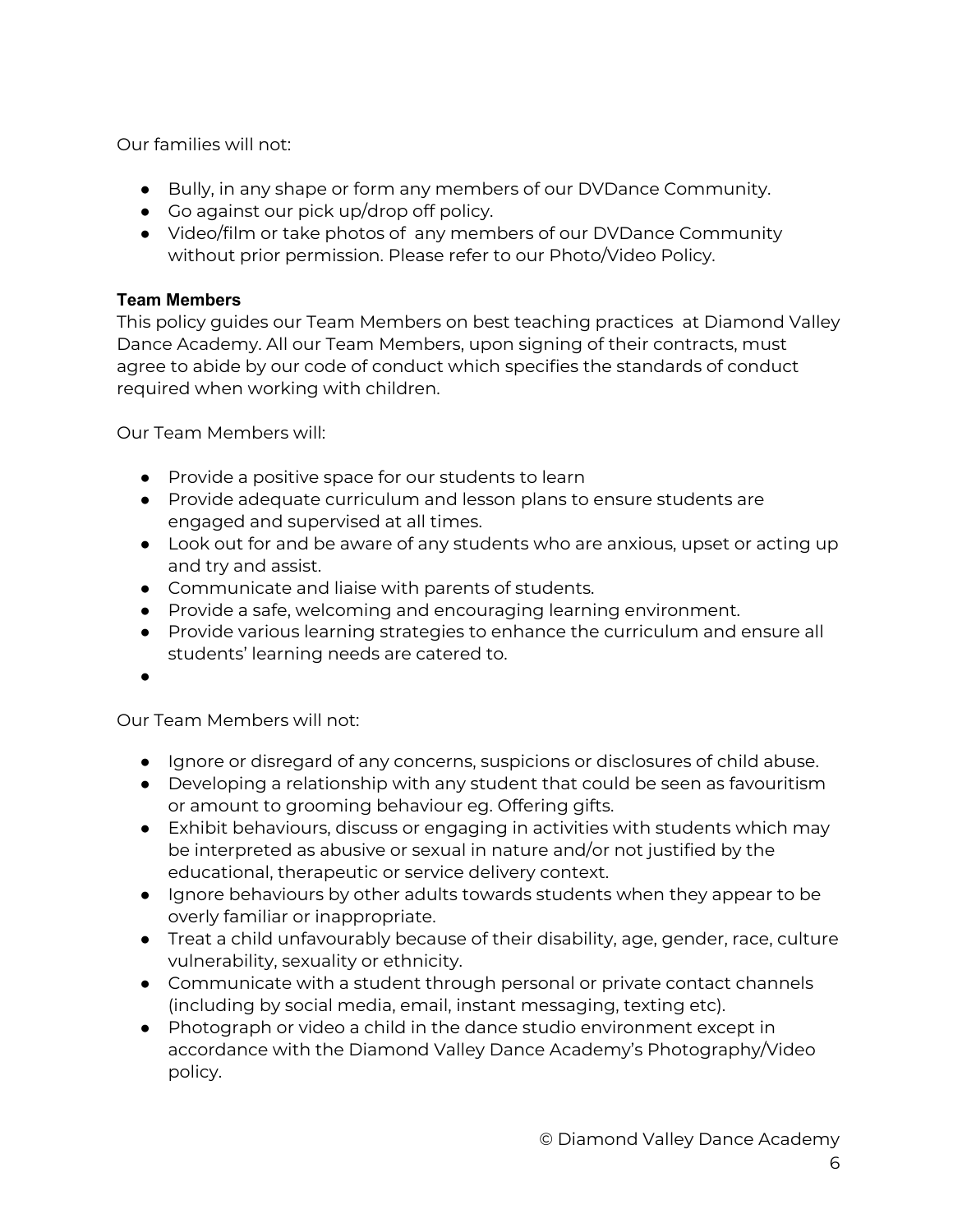# <span id="page-6-0"></span>Application and Interviewing Process

Diamond Valley Dance Academy prides itself on hiring and training exceptional personnel as teachers and support staff.

Our comprehensive application process makes clear the responsibilities of each role on the team and is designed to ensure the right fit for each position.

Suitable applicants are interviewed to assess their suitability for the role and a probation period accompanies each new hire.

References are checked and the feedback recorded in the applicant's file.

Most of our team members have grown up at the Diamond Valley Dance Academy and have been part of our DVDance Community for over 10+ years. We try very hard to employ team members in-house through our teaching programs so as to ensure reliability, good ethical standards, employment history and appropriateness for the role.

# <span id="page-6-1"></span>Police and Child Safety Checks

All DVDance team members have a current Working With Children Check (WCC) as per current Victorian legislation. A number of our team members are also school teachers so have a VIT (Victorian Institute of Teaching) card instead of WWC.

Any parent helpers we have throughout the year (backstage at concert, costume helpers, bbq helpers) all have a current WWC with Diamond Valley Dance Academy listed an "employer".

We accept and encourage applications for positions within our Dance School from those with a culturally diverse background. We will conduct reference checks and further police checks on applicants.

# <span id="page-6-2"></span>Teacher Training, Mentoring and Supervision

Diamond Valley Dance Academy teachers and support staff maintain an excellent level of knowledge, understanding and procedural awareness throughout the year.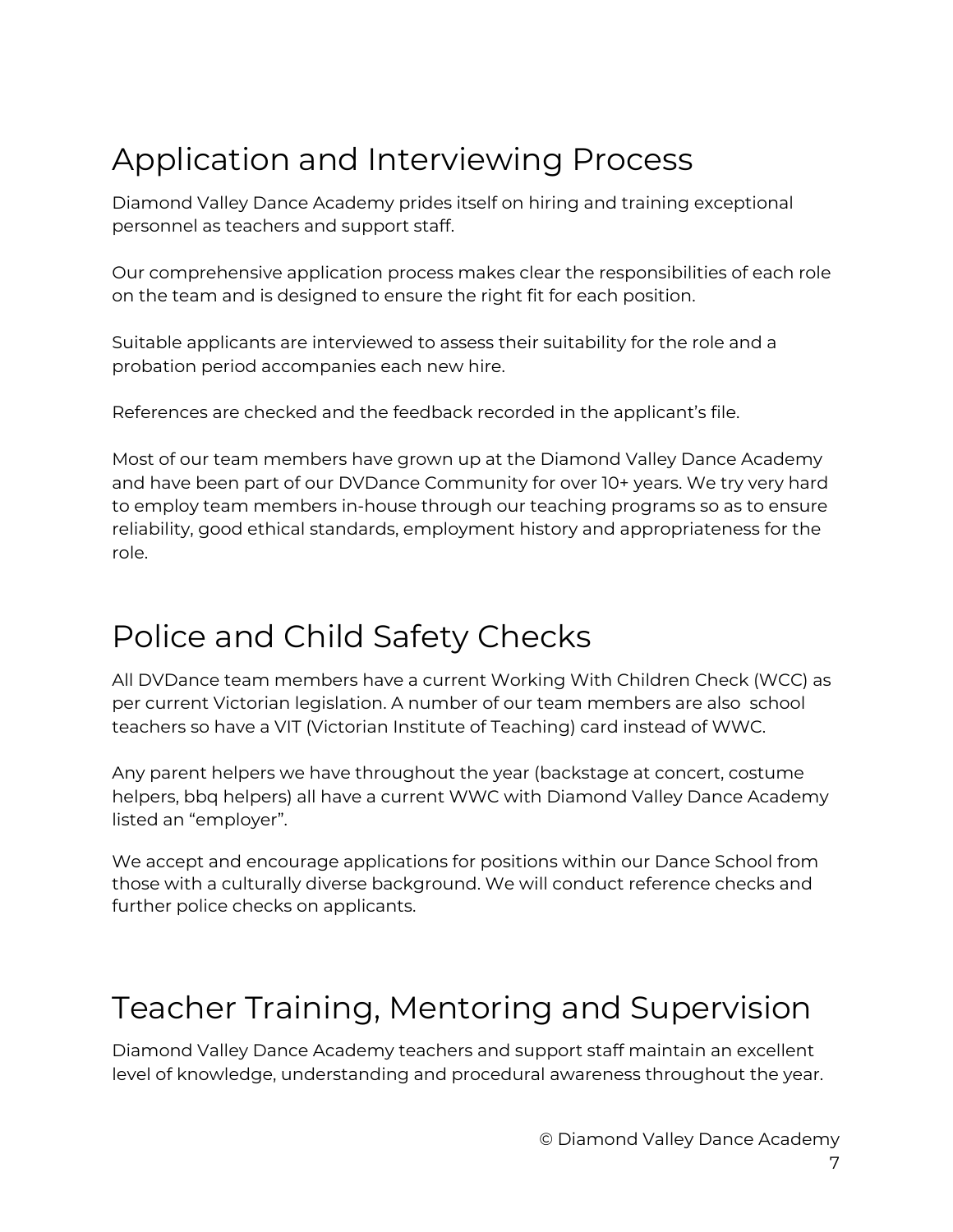We ensure a very high level of expertise in child safety and wellbeing through the following;

- Monthly zoom team meeting check ins
- Termly in house meetings with ongoing child safety and teaching methodology training
- First Aid and CPR training undertaking yearly/every three years as required
- Professional Development in child safety, teaching methodology and curriculum developments undertaken by Cecchetti Ballet, ATOD and Acrobatic Arts.
- Other professional development opportunities such as VDF, Come Together Australian Ballet workshops. Australian Tap Festival. Connect for Boys etc

Ongoing training and education is important to ensure that everyone at the Diamond Valley Dance Academy understands that child safety is everyone's responsibility.

In support of our Team Members, we always have a Senior Member of staff on duty at any time and at least two teachers present when classes are running/scheduled. This applies to the 30mins prior to scheduled classes and 30mins after classes have finished. New and younger Team Members are supervised regularly to ensure they comply with our policies. We support our Team Members through ongoing training in order to develop their skills.

Any inappropriate behaviour will be reported to the Department of Health and Human Services and/or Victoria Police, depending on the severity and urgency of the matter.

# <span id="page-7-0"></span>Responding & Reporting

'Child abuse is an act (or omission) which endangers a child's health, wellbeing and/or development.'

#### **Child Abuse includes:**

- Sexual Abuse
- Emotional Abuse
- Exposure to Family Violence
- Neglect
- Grooming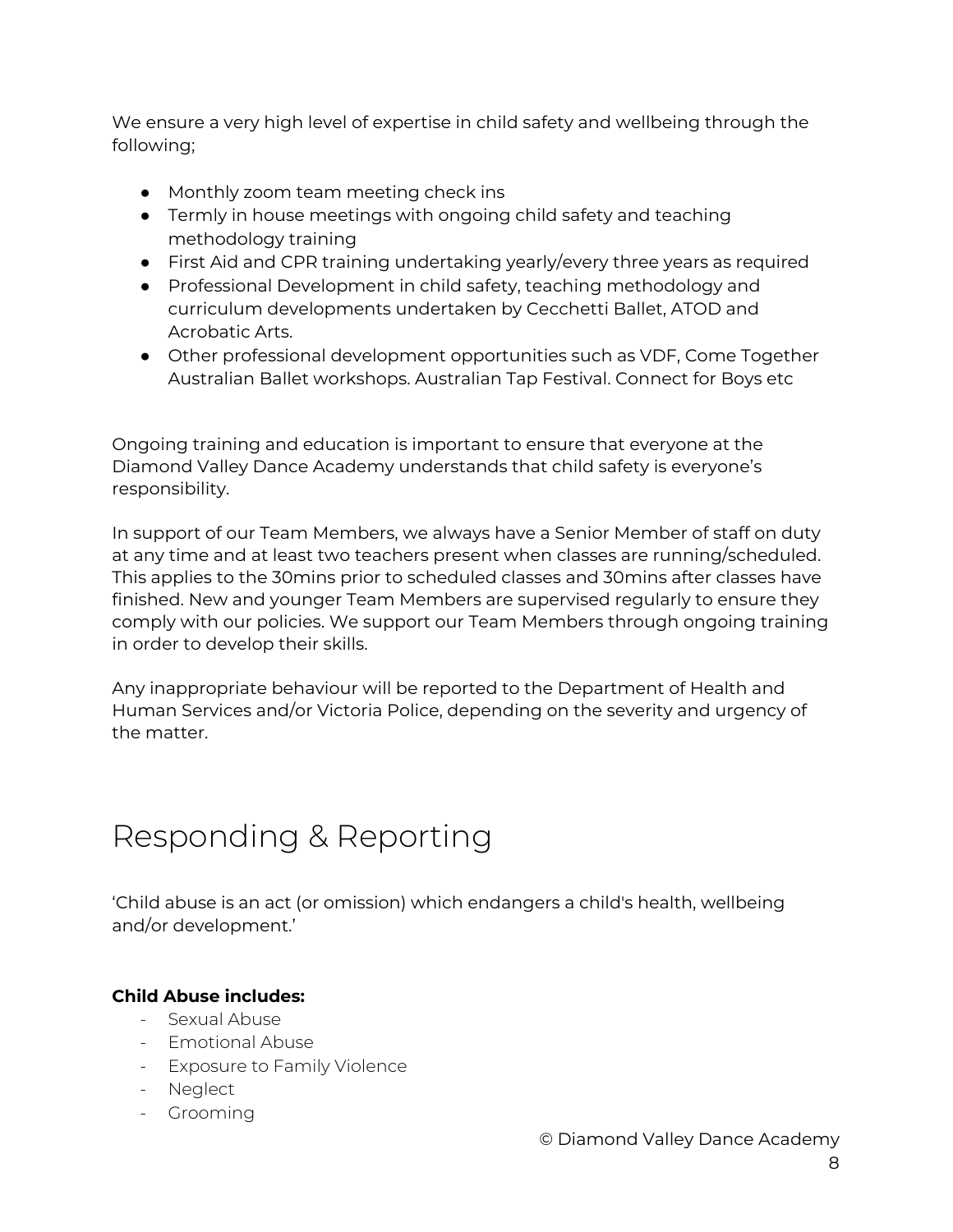"The Child Safe Standards (the Standards) are compulsory minimum standards for all organisations that provide services to children including Victorian schools. The aim of the Standards is to ensure organisations are well prepared to protect children from abuse and neglect. It is recognised that many schools will have existing policies and procedures that aim to keep children safe.

The Standards provide a framework to identify gaps and improve policy and practices around child safety. On 26 November 2015, the Victorian Parliament passed the Child Wellbeing and Safety Amendment (Child Safe Standards) Bill 2015, which amended the Child Safety and Wellbeing Act 2005 to introduce the Child Safe Standards that would apply to all organisations involved in child related work in Victoria.

The Victorian Registration and Qualifications Authority (VRQA) as regulator for all Victorian schools has responsibility for ensuring compliance with the Child Safe Standards in schools. The Standards are:

Standard 1 - Strategies to embed an organisational culture of child safety, including through effective leadership arrangements

Standard 2 - A Child Safe Policy or statement of commitment to child safety

Standard 3 - A code of conduct that establishes clear expectations for appropriate behaviour with children

Standard 4 - Screening, supervision, training and other human resource practices that reduce the risk of child abuse by new and existing personnel

Standard 5 - Processes for responding to and reporting suspected child abuse

Standard 6 - Strategies to identify and reduce or remove risks of child abuse

Standard 7 - Strategies to promote the participation and empowerment of children

tolerance of students from all cultural backgrounds and those with a disability. All students,

regardless of their background will feel safe and be able to participate equally."

#### **Legislative responsibilities**

Diamond Valley Dance Academy takes its legal responsibilities seriously, including:

- **Failure to disclose:** Reporting child sexual abuse is a community-wide responsibility. All adults in Victoria who have a reasonable belief that an adult has committed a sexual offence against a child
- **Failure to protect:** People of authority in our organisation will commit an offence if they know of a substantial risk of child sexual abuse and have the power or responsibility to reduce or remove the potential danger.

#### **Risk management**

In Victoria, organisations are required to protect children when a risk is identified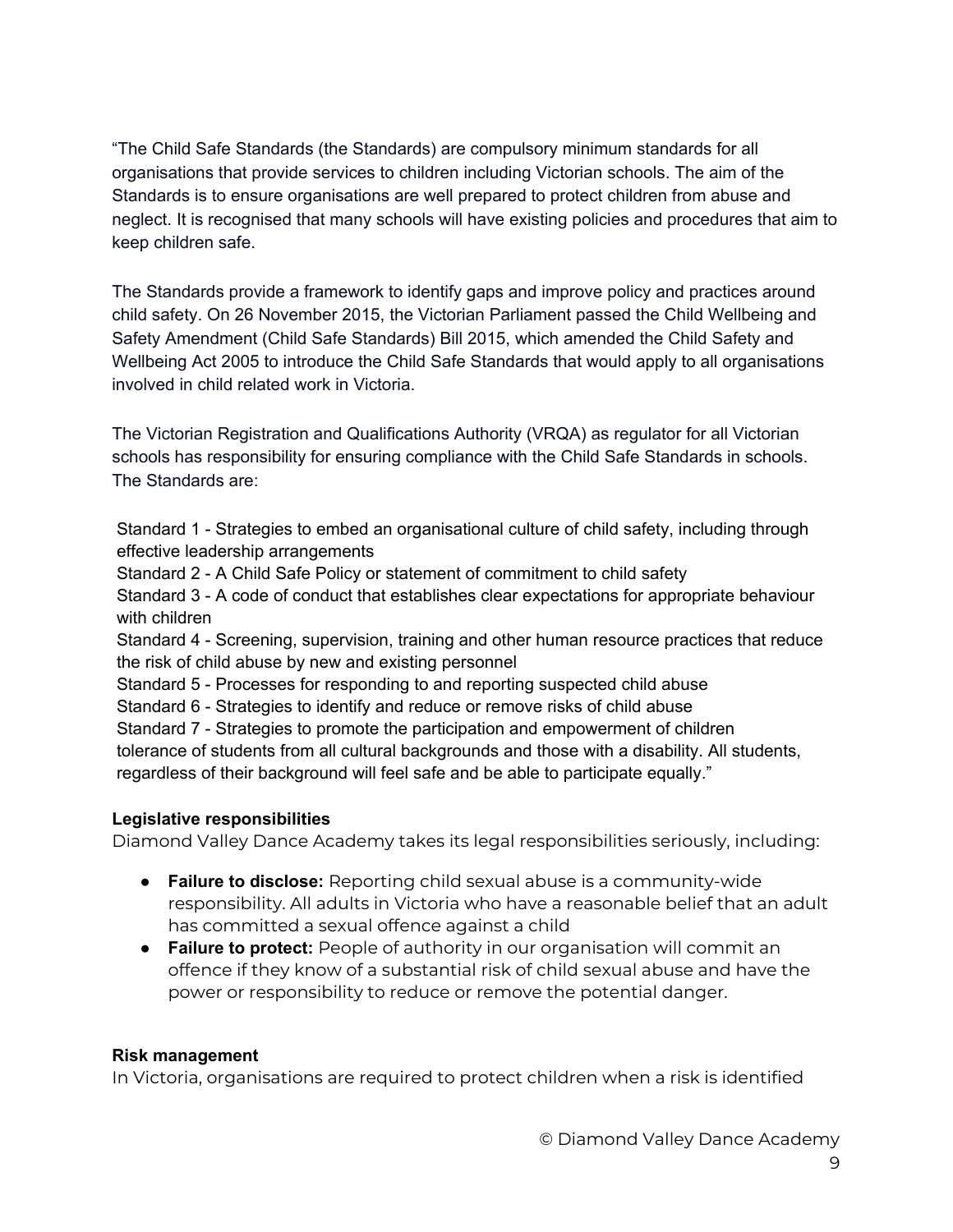(see information about failure to protect above). In addition to general occupational health and safety risks, we proactively manage risks of abuse to our children.

The Diamond Valley Dance Academy has a number of risk management strategies in place to help minimise and reduce child abuse risks. These include but are not limited to:

- At least two Team Members present at any time on the premises.
- At least two Team Members in attendance with First Aid qualifications.
- Adherence to Safe Dance Practices and affiliation with AusDance.
- Viewing windows
- Small dressing area with open roof with lockable door (unlockable from outside with key)
- Toilet in Foyer area with lockable door (unlockable from outside with key)
- Social Media policy for Team Members to not have students under the age of 18 as friends on any social media platforms.
- Photography policy

# <span id="page-9-0"></span>Safety Procedures

At Diamond Valley Dance Academy we are constantly reviewing and improving our procedures to ensure the safety and wellbeing of our students and families.

## <span id="page-9-1"></span>1. Physical Safety

<span id="page-9-2"></span>1.1 Drop off & Pick Up

#### Drop Off:

Families of students aged 10 and under are asked not to leave their children unsupervised for more than 15minutes prior to class times.

Students 10yrs old and above are welcome to attend the studios earlier than their designated class times for extra practice, warm up and catch up with friends.

Students who are enrolled in the first class of the session are asked not to arrive any earlier than 30minutes prior to the scheduled start time of their class. Ie a 4.15pm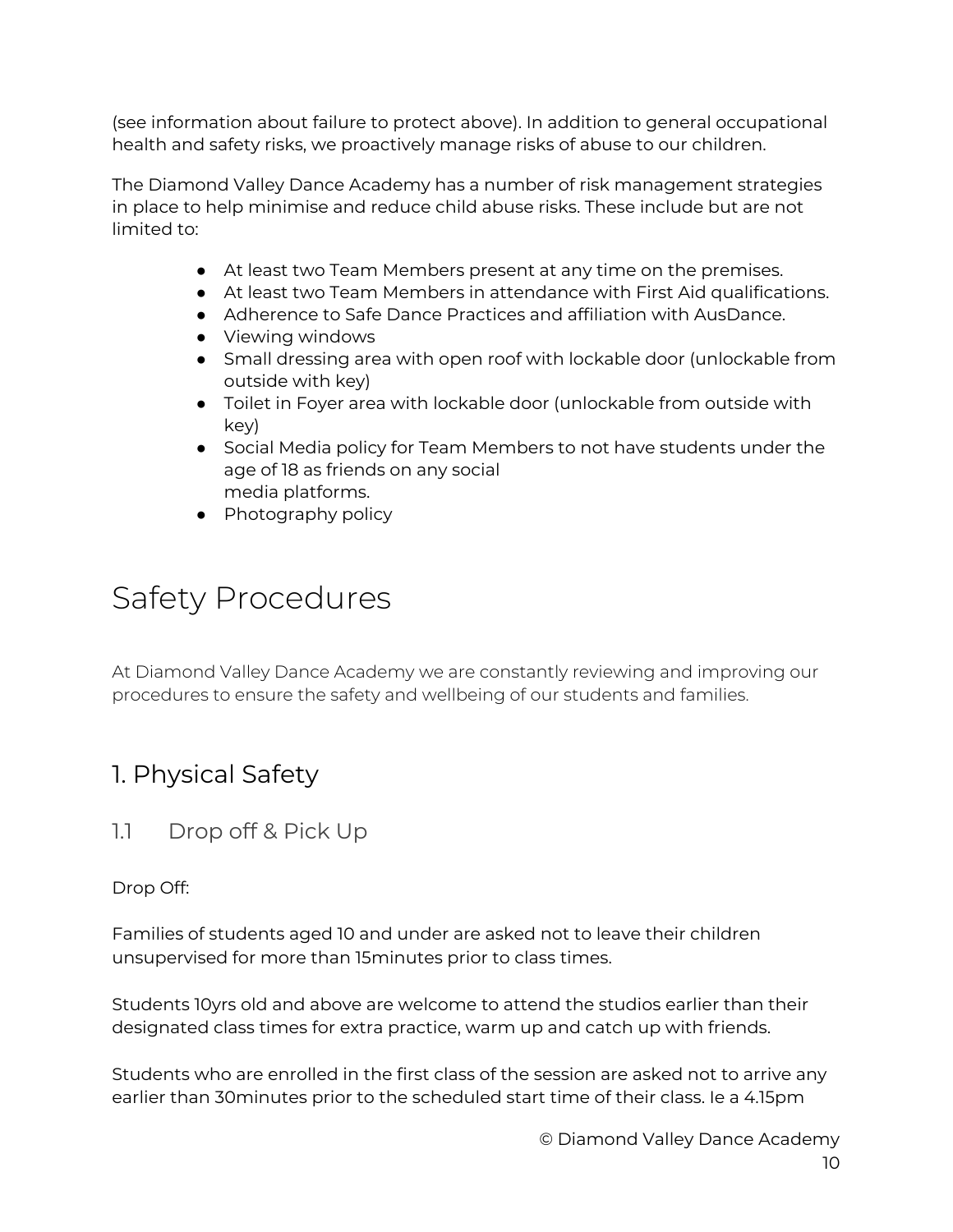Tuesday afternoon class is not to arrive prior to 3.45pm as our team are still setting up for the afternoon ahead.

Students are welcome to be dropped off in the carpark but should be supervised until they get to our front door.

Pick Up:

Students are asked to be picked up no later than 15minutes after their scheduled class has finished, unless otherwise arranged with our front desk staff. Students under the age of 10yrs should be picked up from inside our building.

Students should not be waiting in the carpark to be picked up. All students should remain in the vicinity of our building until their lift has arrived.

## <span id="page-10-0"></span>1.2 Teacher Punctuality and Supervision of Students

DVDance Team members should be in attendance at the studio no less than 15minutes before the start of their scheduled class time.

## 1.3 Class Equipment, Performance Spaces & Technical Equipment.

The Diamond Valley Dance Academy is committed to providing a safe space for our DVDance Community. Accordingly:

- The safety of our students is a priority. Teachers will point out all emergency exits and where students are expected to go in the case of an emergency evacuation. In an emergency evacuation, teachers will take their attendance sheet and account for all students once the evacuation is complete..
- Teachers will notify the front desk about any potentially dangerous circumstances in the studio or any other part of the school. These include (but are not limited to) ceiling leaks, problems with locks on exterior doors, extra-slippery floors, etc. All water spills must be cleaned immediately.
- Teachers will not allow students to bring food or drink other than bottled water into the studio.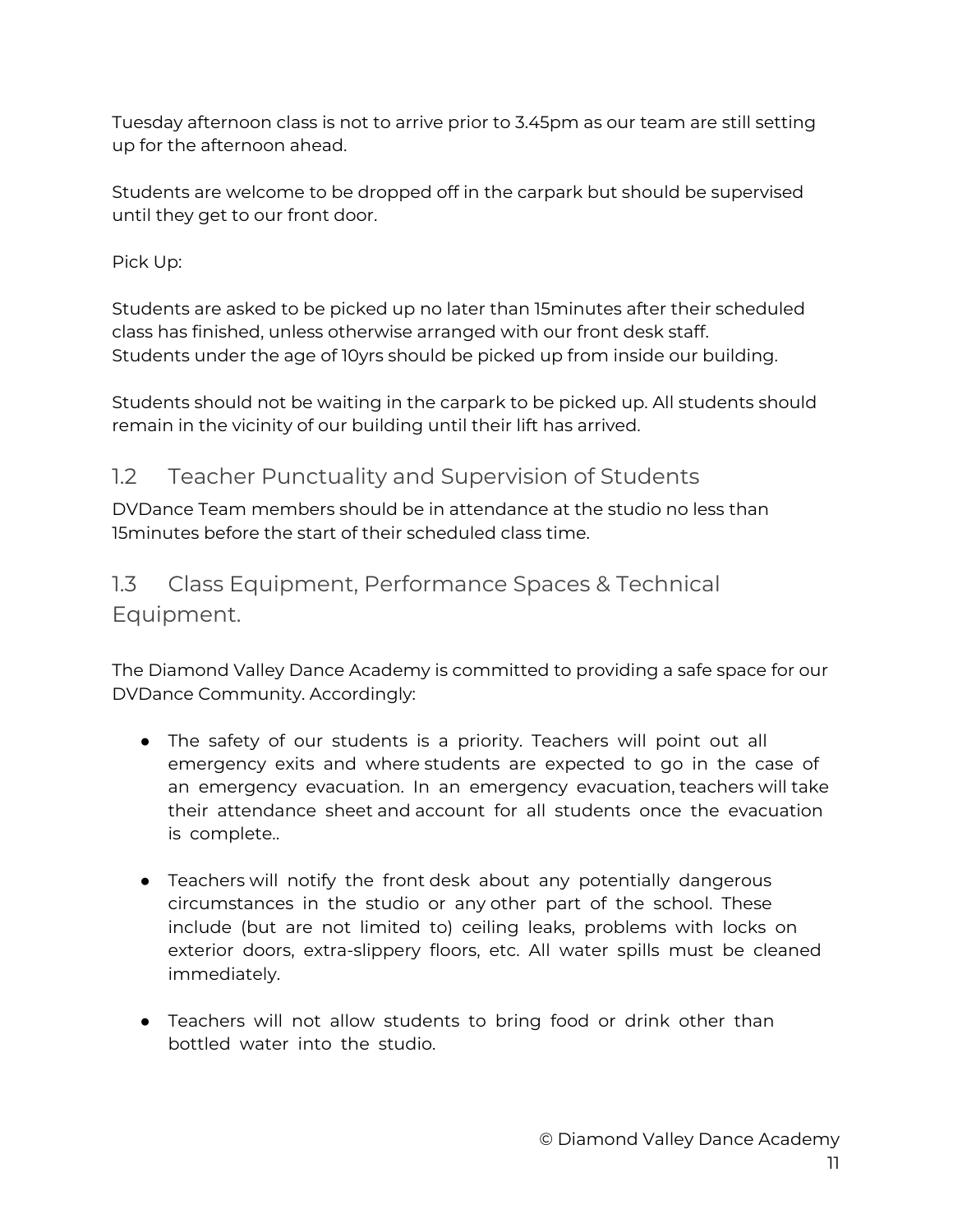- Acrobatics teachers will use extreme care within the studio. Students should not execute tricks without the full supervision of the teacher. Acrobatics teachers will not leave an assistant teacher alone in any class.
- DVDance teachers will never put our students at risk by eliminating a proper warm-up or barre at the start of each class or rehearsal. This policy is in place throughout the year, including performance time.
- Teachers will not encourage students to execute tricks or movement that is inappropriate for their skill or age level.
- Our warm up area remains a "acro free" area at all times!

#### <span id="page-11-0"></span>1.4 First Aid

All DVDance team members are Level 2 First Aid qualified. DVDance provides its team with in-house training every year ensuring they are all up to date with their yearly CPR and three yearly Level 2 First Aid qualifications.

Any team member who is not present for the training must obtain their own qualifications by the due date each year.

First Aid Policy:

- If a student is injured during class, stop all activity immediately and clear the area in the vicinity of the student. Commence DRSABCD as per training.
- Report the incident to the front desk. In the case of a serious injury, call an ambulance and ask the front desk staff to call the child's parents immediately. Teachers are required to fill in an accident report form (at front desk in First Aid kit) pertaining to any injury.
- Teachers will never distribute medication of any kind, including aspirin/panadol.
- All injuries must be filled out in our Injury/Accident Report form and signed by teacher in charge (First Aider) and the parent upon pick up.
- Our first-aid kit and supplies are situated at the front desk.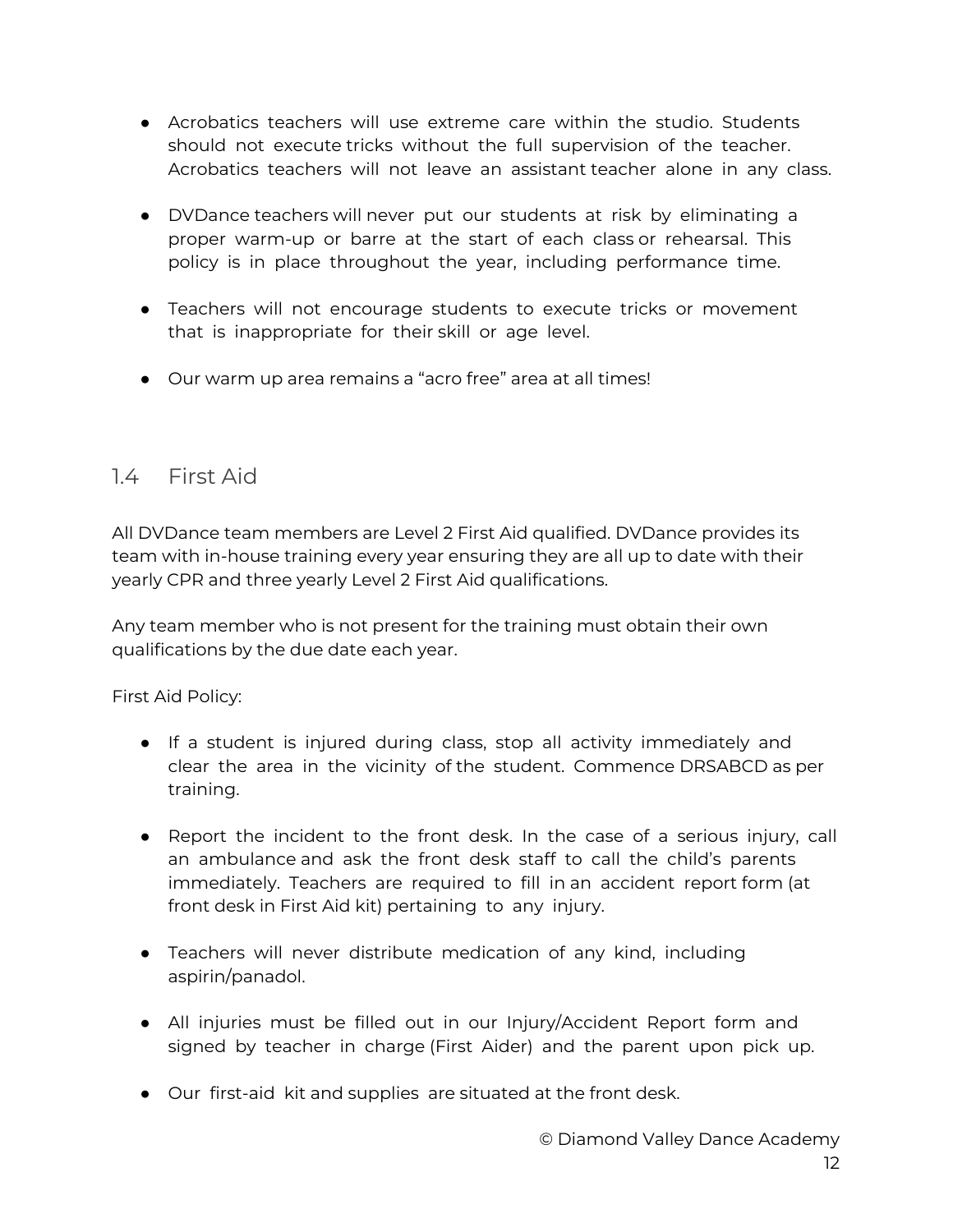#### <span id="page-12-0"></span>1.5 Allergies, Medical Conditions & Action Plans

All families are asked to disclose any medical conditions, allergies, action plans or other issues that may be helpful for our team to teach your child, at the time of registration. Our online portal has provision for this.

DVDance Admin Team are asked to note any of the above and make this known in our "Student's Trello Board" and to the appropriate teacher(s).

### 1.6 Photographs/Videos

All families are asked to sign our Photo and Video policy and choose whether they are happy for photographs of their children to be taken. Accordingly:

- All team members will check our student database to see if we have permission to take photographs/film students before taking photos/filming for external sources ( ie social media). Photos and video may be taken for purposes of uploading to Movitae regardless.
- Only photos/videos of students who have given permission via our online registration portal to be uploaded to social media.
- No parent, student, family member or person attending our studios is to take photographs or film any part of our classes/students in any capacity without prior consent.
- We have engaged the use of Movitae to assist us with this element. Only teachers can upload to Movitae into the specific groups they are designated to and only students/families in those specific classes can view content. No content can be downloaded from Movitae which makes it a very safe and valuable tool.

## <span id="page-12-1"></span>2. Emotional Safety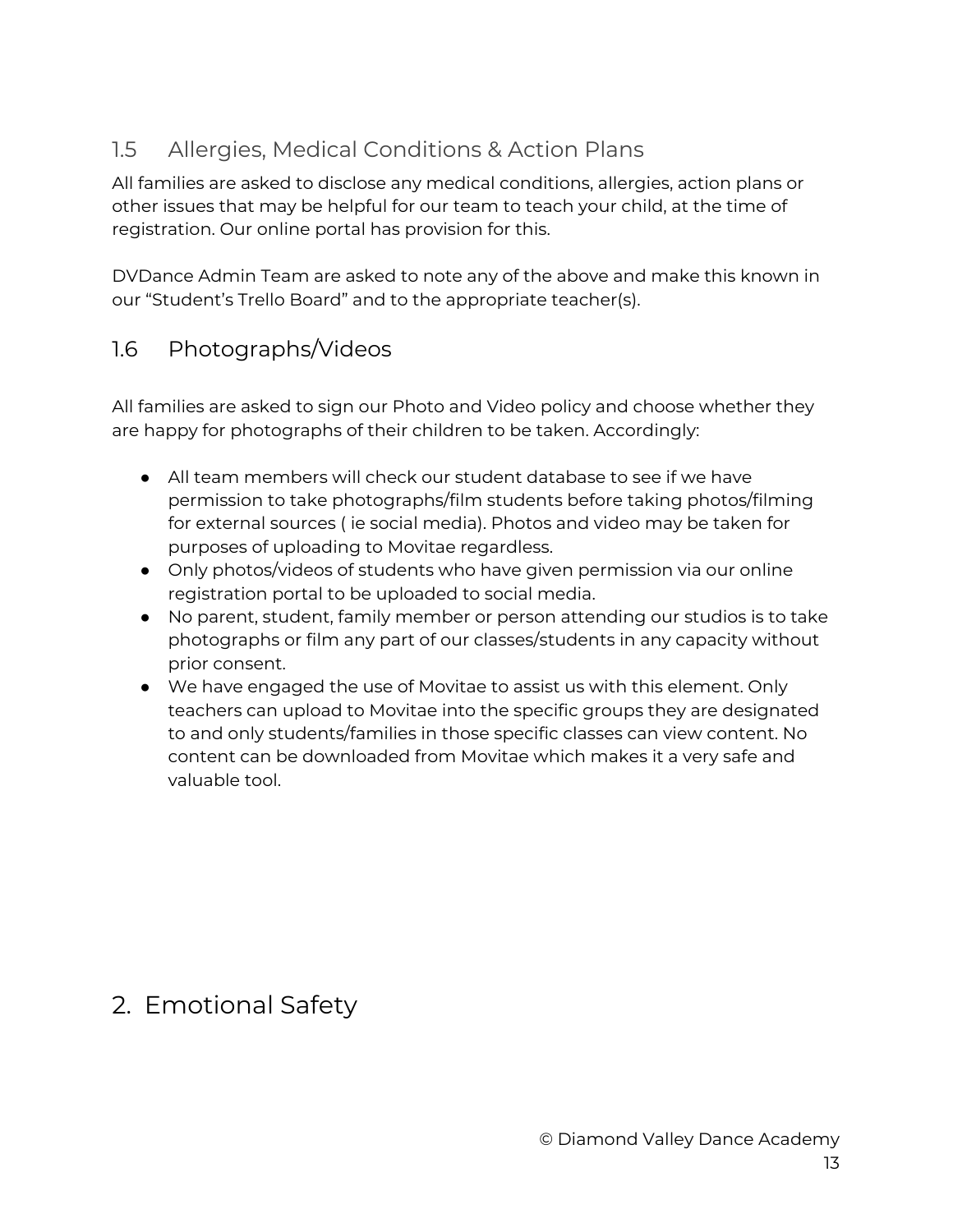#### <span id="page-13-0"></span>2.1 Behaviour Management

For the safety of all our DVDance Community members including students, team members and family members, please note our Behaviour Policy below:

- 1. Student will be asked to stop said behaviour by the teacher in charge in the class/warm up room. Team members are asked to use the student's name and give a clear and concise warning to stop. If the behaviour stops at this point, there is no further action.
- 2. If the behaviour continues, a second warning, as per no 1, is required.
- 3. If the behaviour still continues and it is now disrupting the class, the student is asked to sit down the front of the studio and the Principal/Studio Manager or Admin Manager are notified of the behaviour.
- 4. When the parent arrives the teacher will speak to the parent about the child's behaviour. If the parent/teacher is not available, then a mutually agreeable time to meet/talk on phone should be arranged. If possible, this conversation should be held in the company of the Principal/Studio Manager or Admin Manager.
- 5. The teacher in charge will then add a note about the said behaviour in our Student Database.

#### <span id="page-13-1"></span>2.2 Bullying

At DVDance we have zero tolerance for bullying. Any reports of bullying from students or parents will be acted upon immediately.

Bullying is an ongoing and deliberate misuse of power in relationships through repeated verbal, physical and/or social behaviour that intends to cause physical, social and/or psychological harm. It can involve an individual or a group misusing their power, or perceived power, over one or more persons who feel unable to stop it from happening.

Bullying can happen in person or online, via various digital platforms and devices and it can be obvious (overt) or hidden (covert). Bullying behaviour is repeated, or has the potential to be repeated, over time (for example, through sharing of digital records).

Bullying of any form or for any reason can have immediate, medium and long-term effects on those involved, including bystanders. Single incidents and conflict or fights between equals, whether in person or online, are not defined as bullying.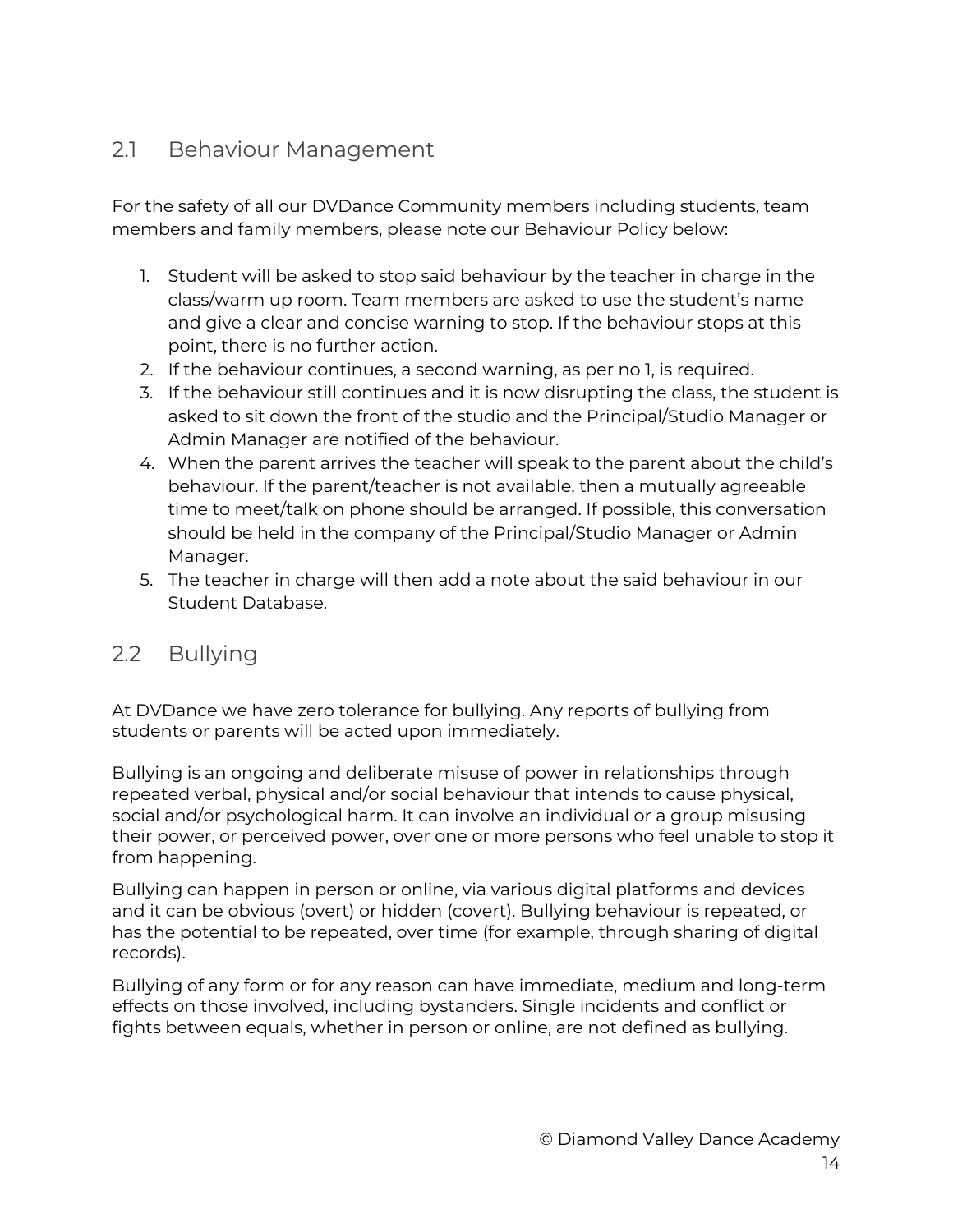## <span id="page-14-0"></span>2.3 Acceptance & Embracing Diversity

One of our core values at DVDance is "Inclusivity". We encourage our DVDance Community, our students, team members and families, to be inclusive in nature around all aspects of our learning and performing to embrace our cultural and learning diversity.

These are some of the ways the DVDance Team encourage diversity:

- Diverse and various uniform items for varying body types.
- Modest and well fitting costumes for performances.
- Teachers with specialist training for students with special needs.
- "Aides" provided for one on one assistance for students with special needs if required.
- Qualified RWID teachers.
- Performances opportunities for every student.
- Exam opportunities regardless of ability.
- Teachers are trained to adapt lesson plans as required so that all students can participate at their own level.
- Open lines of communication exist between teachers and parents in order to create a 'toolbox' of techniques for each student with special needs.
- Cultural awareness is given to students with different ethnic backgrounds.

## 2.4 Teaching Methods and Pedagogy

All teaching staff are continuously evolving their training on teaching methodology and pedagogy.

All teachers are required to attend both internal and external Professional Development days with emphasis on both syllabus and teaching methodology.

Teachers are required to submit lesson and term plans to their mentors and for feedback to be given and adhered to.

#### <span id="page-14-1"></span>2.5 Mental Health

At DVDance we pride ourselves on being very present and available to our students when they need us the most. This can be to talk through something that has happened at school or home, some stresses they a finding due to workloads, upcoming school and dancing exams, general anxiety and any other mental health issue.